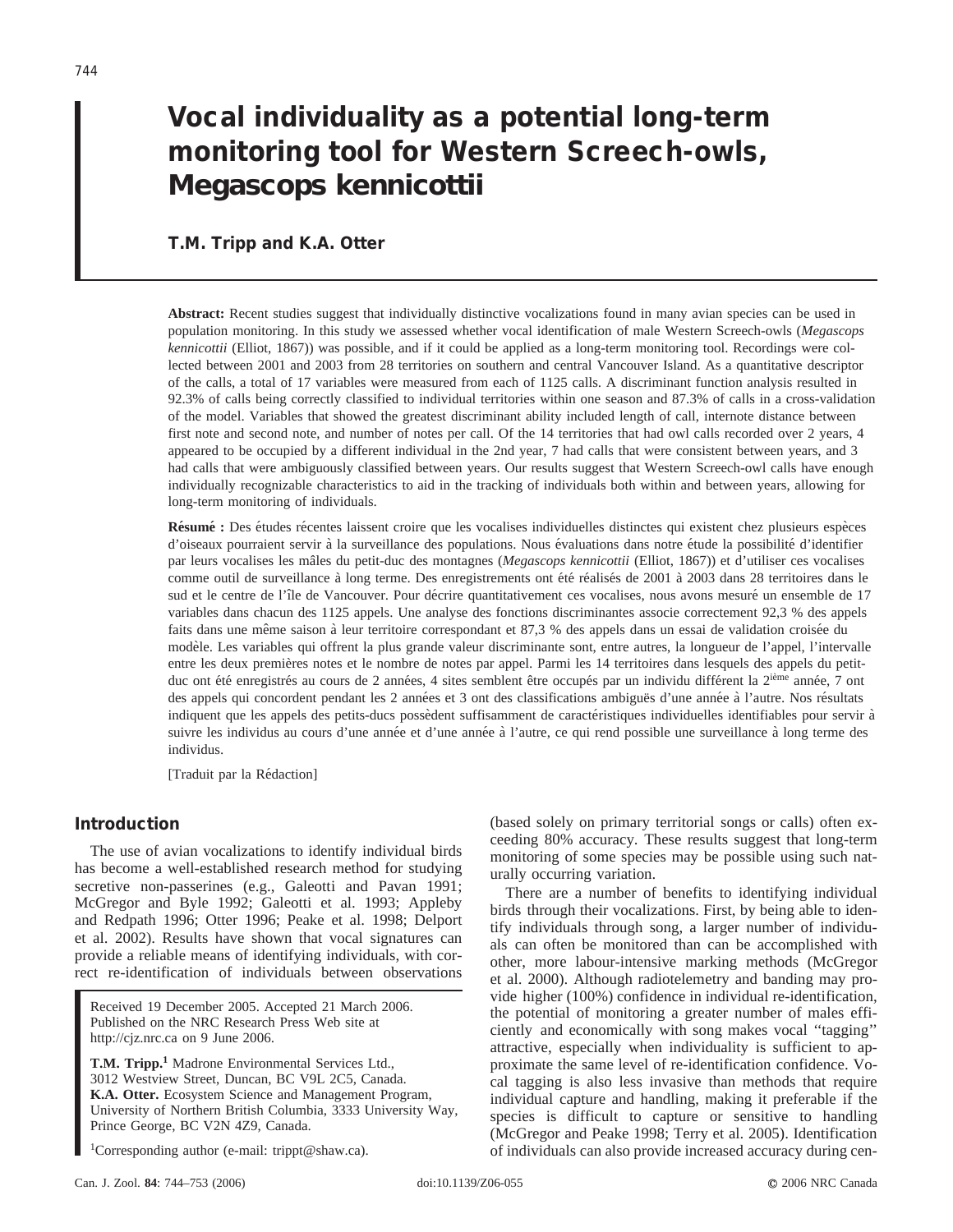suses in high-density regions over merely assuming each singer is a distinct individual, although this must be weighed against the extra time required for analysis (Gilbert et al. 1994). Finally, in combination with monitoring song rates of individuals, vocal behaviour can provide information about a bird's condition, which may provide an indirect measure of habitat quality (Godfrey 2003).

One recent application of vocal individuality to avian conservation biology is the identification of individuals over multiple years (long-term monitoring) (e.g., Peake et al. 1998; Galeotti and Sacchi 2001; Delport et al. 2002; Terry and McGregor 2002). The use of vocal individuality as a means of monitoring site fidelity, turnover rates, and annual survival estimates has provided an opportunity that would otherwise be difficult for many species (Terry et al. 2005). This technique may be especially useful in studies of secretive or nocturnal birds where visual tags are of limited value and radiotelemetry can be limited by battery life and by difficulty in catching individuals. The Western Screech-owl (*Megascops kennicottii* (Elliot, 1867)) is such a species.

The Western Screech-owl is a nocturnal, secretive, longlived, non-migratory species that is fairly common throughout most of its range in the Pacific northwest coast of the US and Canada (Johnsgard 1988; Cannings and Angell 2001). Capturing individuals is fairly time-consuming, limiting the number of males available for telemetry studies. In addition, the small size of the birds (<140 g, on average, for males; Gehlbach 2003) precludes the use of transmitters that have battery lives greater than a few months; this requires multiple recaptures for long-term monitoring of site occupancy. These owls, however, are highly vocal, especially during the breeding season, and readily respond to call broadcast surveys (e.g., Hardy and Morrison 2000; Cannings and Angell 2001, Herting and Belthoff 2001). These characteristics make the Western Screech-owl well suited for bioacoustic research, because little is known about populations, life history, and effects of land development on Western Screech-owls in Canada (Fraser et al. 1999; Cannings and Angell 2001; Chaundy-Smart 2002). Furthermore, several subspecies, such as *Megascops kennicotti macfarlanei* Brewster, 1891 in the south-central Okanagan region of British Columbia, are considered endangered because of habitat loss (Chaundy-Smart 2002). Techniques that allow long-term monitoring of populations, especially the turnover rate of individual territories in relation to habitat alteration, are essential for the conservation of the species.

The primary objectives of this study were (*i*) to determine the feasibility of individually identifying adult male Western Screech-owls using territorial vocalizations within a single breeding season and (*ii*) to determine whether vocal individuality could be used to estimate turnover rates at known territories between seasons (long-term monitoring). To achieve these objectives, we repeatedly recorded the singing behaviour of male owls resident on multiple territories on Vancouver Island, British Columbia, over a single breeding season to compare within-season variability in call characteristics. We then returned to these sites over three successive breeding seasons and recorded the vocal activity of resident males to determine whether vocalizations remained stable between years at the same territories.

## **Materials and methods**

Between 2001 and 2003, males were recorded from 28 sites on southern (Victoria and Duncan) and central (Campbell River) Vancouver Island, British Columbia (48°N,  $123^{\circ}$ W). The elevation ranged from 50 to 450 m and the sites are in a northern hemisphere coastal rainforest (coniferous and mixed) habitat, with varying levels of development. A Marantz PMD430 cassette recorder (Marantz, Scarborough, Ontario), and Sennheiser MKH70 or ME67 microphone (Sennheiser, Pointe Claire, Quebec) were used to collect recordings during the breeding seasons (mid-February to mid-May each year), between 1700 and 0300, and at optimal conditions (low wind, no rain).

Initial surveys were conducted each year to confirm the presence of calling males at each of the known territories. A standardized call broadcast was used to elicit a response from territorial males. The broadcast consisted of five territorial calls of a conspecific that were evenly spaced over 1 min and was followed by a 2 min listening period. This procedure was repeated up to three times for a total of 3 min of broadcast (15 calls). If a bird was detected, broadcast was stopped after the 1 min interval was completed. A minimum of 15 min was spent at each site to maximize the likelihood of detection.

Male Western Screech-owls are known to occupy their territories year-round (non-migratory) (Cannings and Angell 2001); therefore, it is extremely likely that once a territory was located, the same male would occupy it for at least a single season. We were confident that we had recorded the same male within and between nights at the same site within a season because of (*i*) repeated presence of a calling bird at the same location, generally within 100 m of previous calling locations, (*ii*) identification of nest and (or) roost trees, (*iii*) distance between recording sites exceeded the average territory diameter for the species (recording sites were separated by a mean of 2.92 km, with a range from 0.90 to 8.42 km), (*iv*) low likelihood of changes in territory occupancy (turnover) within a season based on banded population studies (J. Belthoff, personal communication (2004)), and (*v*) unique vocal characteristics among some males that could be easily distinguished by the observer (e.g., presence of unusual syllables in the call). As part of a separate study, two male Western Screech-owls included in our data sets that were captured in 2003 were monitored via back-packmounted radio transmitters over a single breeding season. Subsequent relocations confirmed that both males remained within the same area where they were captured (data in Doyle and Pendergast 20042), thereby lending support to our assumption that the same bird occupied the same territory within a breeding season.

To account for potential seasonal variation in territorial call structure, we attempted to record males at each known territory on multiple occasions within a single season (2001:

<sup>2</sup> D. Doyle and S.R. Pendergast. 2004. Radio-telemetry studies of Western Screech-Owl and Northern Saw-whet Owls in the Campbell River Watersheds. Unpublished report for the British Columbia Conservation Foundation, Nanaimo, and Ministry of Water, Land and Air Protection, Nanaimo.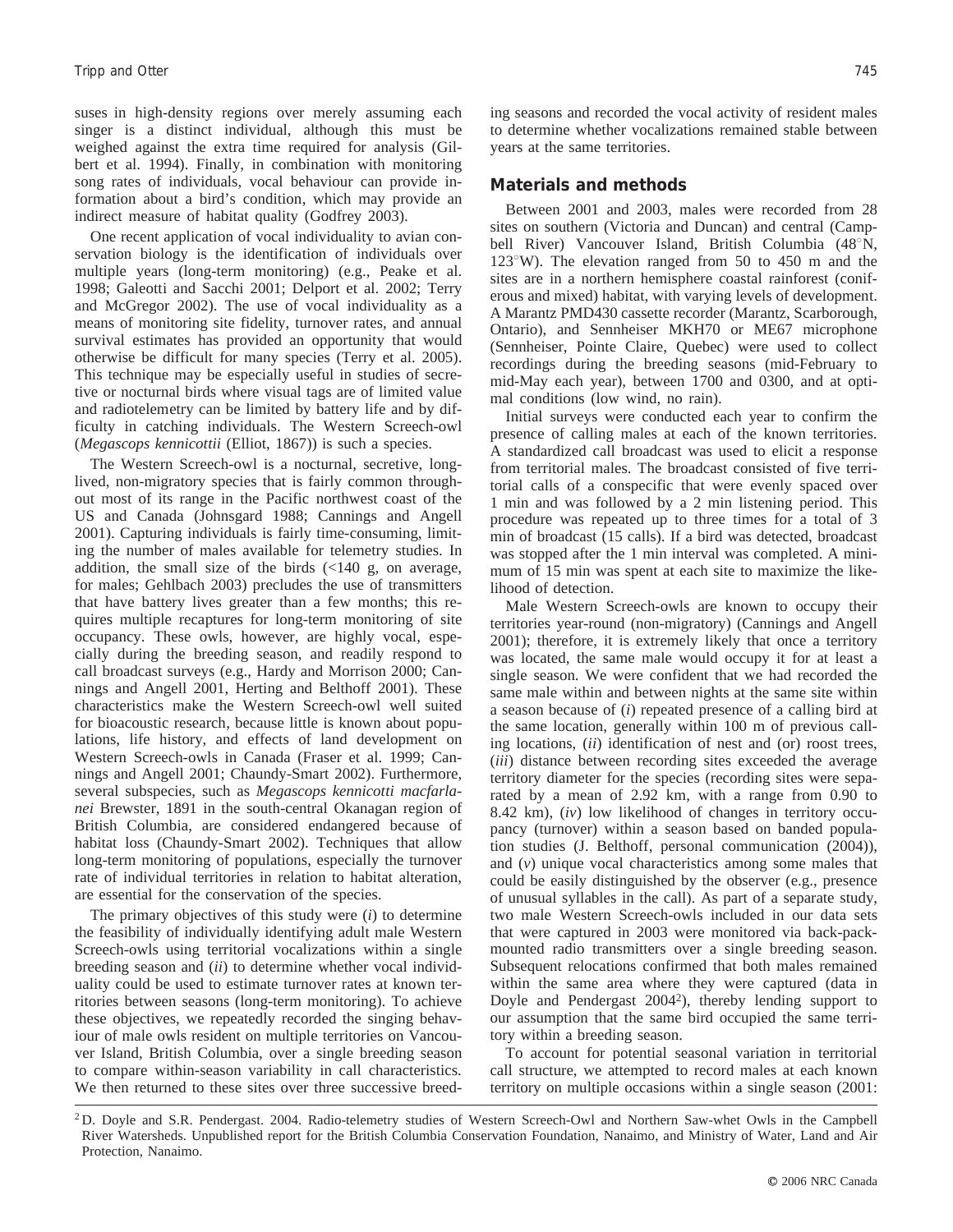**Fig. 1.** Spectrogram of a Western Screech-owl's (*Megascops kennicottii*) primary territorial call with variables measured for vocal individuality: D1 (total length of call), D2–D7 (internote distances), N1–N4 (note length 1–4), R1 (number of notes per call), R2 (ratio D3/D6), and R3 (number of notes per second; not shown). Frequency measurements included F1 (mean frequency of second note), F2 (mean frequency of second-to-last note), and F3 (frequency at peak amplitude).



Total Length of Song (D1), No. of Notes/Song (R1), and Frequency at Peak Amplitude (F3)

mean = 2.25 recording nights/territory, range = 1–6,  $n = 8$ ; 2002: mean = 2.81 recording nights/territory, range =  $1-8$ ,  $n = 22$ ; 2003: mean = 1.63 recording nights/territory, range  $= 1-6$ ,  $n = 22$ ). Overall, 13 of the 28 sites used for the vocal individuality analysis were recorded more than once within a single season  $(2001–2003:$  mean = 2.17 recording nights/territory, range =  $1-6$ ,  $n = 28$ ). The two radio-tagged males were among this group and were recorded on at least two nights to compare vocalizations from known individuals for seasonal variation.

#### **Spectrographic analysis and measured variables**

Recordings were reviewed for high-quality calls from each territory (typically <25 m from the bird). The territorial calls were then digitized for vocal individuality analysis using Avisoft SAS-Lab Pro version 2.6 (Specht 1993). To reduce background noise, calls were filtered above 1000 Hz and below 300 Hz for all individuals, thus avoiding the actual call frequency range of males (400–750 Hz). Variables were measured on screen using spectrogram parameters for frequency variables set at a resolution of 20 Hz, Faus-Fourier transform (FFT) length of 512, bandwidth of 56 Hz, and temporal resolution of 2.9 ms. Temporal variables were measured using the wide bandwidth setting (324 Hz).

The territorial call was selected for analysis because it was the most frequently heard vocalization from this species in response to a conspecific broadcast. This vocalization consists of a series of 6–20 notes, with note spacing speeding up towards the end to create the ''bouncing ball'' effect (Johnsgard 1988; Cannings and Angell 2001). A total of 17 variables was measured for each territorial call, including the number of notes per call (R1), call speed (a ratio of the second internote distance (i.e., D3) to the penultimate internote distance (i.e., D6) measured, R2), number of notes per second (R3), total length of call in milliseconds (D1), six internote distance measurements (D2–D7), four note length measurements (N1–N4), average frequency at start of call (F1), average frequency at end of call (F2), and frequency at peak amplitude of call (F3) (measured in Hertz) (Fig. 1).

Temporal and frequency variables included in the analysis were typical of those measured in other vocal individuality studies of non-passerines (e.g., Galeotti and Pavan 1991; Appleby and Redpath 1996; Otter 1996; Delport et al. 2002). To capture one of the common call characteristics of the territorial call, R2 was included to provide the greatest contrast of distance between notes at the start and finish. We chose the second and penultimate internote distances, rather than the first and last, to improve accuracy; the first, and sometimes the last, notes of the call are often quieter than the remaining notes, and as such can be subject to loss or degradation in more distant recordings.

#### **Statistical analyses**

#### *Vocal individuality within a season*

To investigate within-season vocal individuality in territorial male Western Screech-owls, a forward stepwise discriminant function analysis (DFA) (*p*-to-enter = 0.05) was conducted on the variables measured from each male's call using STATISTICA<sup>®</sup> version 6.0 (StatSoft Inc. 2002). A general lack of model cross-validation was considered to be a weak point in previous vocal individuality DFAs (Terry et al. 2001). We addressed this issue by using two data sets, one subset of calls from all individuals to build the model (learning set) and another subset to test it (test set). The use of a test set lends support to the ability of the model to accurately classify individual calls, as none of the test calls were included in the learning set that derived the discriminant equation. While this often lowers the percentage of individuals with correctly classified calls, the cross-validation provides for a more robust assessment of the model's discriminant ability.

Within the DFA, all 17 territorial call variables were assessed for their ability to correctly classify individuals to their territory of origin. The DFA selected the most significant variables and added them sequentially until it determined that adding extra variables did not result in significantly better discrimination (Manly 1994; Quinn and Keough 2002). Variables that were highly correlated and that did not provide additive variability were excluded from the resultant model (StatSoft Inc. 2002).

Calls were randomly selected for analysis from high-quality recordings. A mean of 29.9 territorial calls (range 28–30) per site  $(n = 28$  birds in total), representing a single season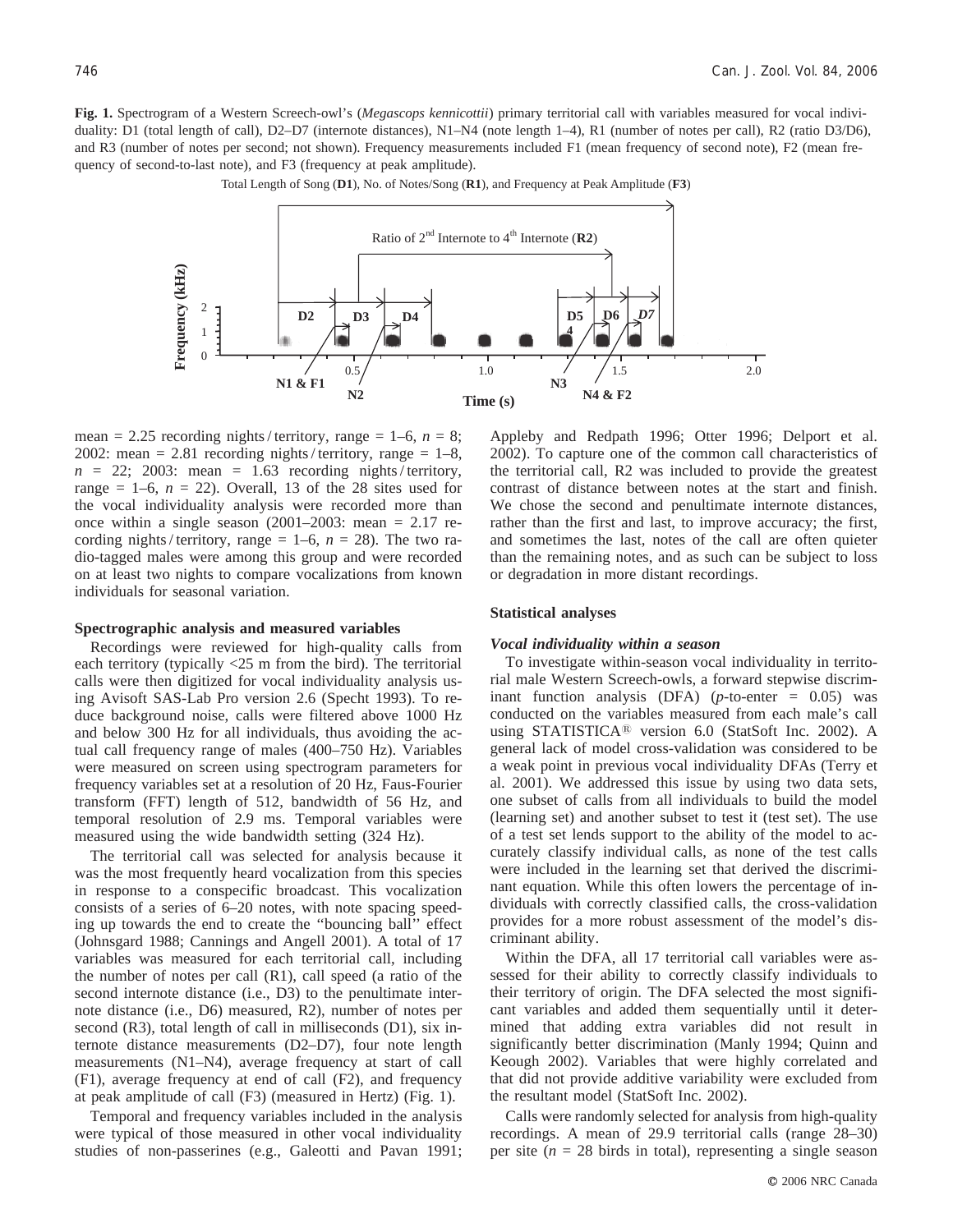of recording, was included in the analysis for a total of 837 territorial calls. To provide enough cases to develop a test set for cross-validation of the model, we aimed for a larger sample size than earlier bioacoustic research (e.g., mean  $=$ 19.5 calls / male (range of 10–35 calls for each of 10 Eurasian Pygmy-Owls, *Glaucidium passerinum* (L., 1758); Galeotti et al. 1993); mean =  $8$  calls / male (range of 4–30 calls from each of 17 Tawny Owls, *Strix aluco* L., 1758; Galeotti and Pavan 1991); mean =  $20.5$  calls/male (range  $7-30$  calls from each of 24 Eastern Screech-Owls, *Megascops asio* (L., 1758); Cavanagh and Ritchison 1987)). A subset of the calls (561 in total, 18–20 calls / individual) was used in the learning set to derive the discriminant model, with the remaining calls forming the test set. Where possible, the learning set included calls recorded at the same territory from different nights within the same breeding season. The use of calls from different nights and bouts of recording was intended to account for the potential variability that might exist within an individual's call throughout the breeding season. A bout of calling was defined as complete when greater than 1 min of silence was observed between two successive territorial calls.

As the majority of owls included in the study were unbanded, there is the possibility that territorial turnovers within a season would add to variation in our data set; i.e., two different males occupying the same site could be classified as the same bird. Based on the criteria outlined previously, this scenario was probably unlikely but still feasible. To account for this potential, we conducted two DFAs one on territories with multiple recording nights  $(n = 13)$ birds, 390 call samples, mean = 30 calls / site) and a second on territories with a single recording night  $(n = 15)$  birds, 447 call samples, mean  $= 29$  calls/site). In the latter data set, the calls were recorded during continuous tracking of a single individual, so the identity of the caller had nearly 100% confidence; if results of identifying individuals in the two analyses are similar, it would suggest high stability within season. *F*-to-enter was increased to 5.0 to reflect the reduced number of territories in the analysis (smaller sample size) in relation to number of variables ( $p = 0.05$ ).

For territories that had multiple recordings (mean  $= 3.61$ , range  $= 2$ –6 recording nights/site) within a single breeding season, calls from a different recording night, not included in the learning set, were used to test the model. This enabled us to examine whether call structure of birds from territories with multiple recording nights in the model were comparable to re-identify (similar correct classifications) birds from territories with only a single recording sample. This also provided a means by which to test whether calls recorded on a different day, week, or month varied enough to affect the overall discriminant ability of the model for a given territory.

For sites that were only recorded once, a mean of 20 calls were randomly selected for use in the learning set. The remaining third of the cases was used as a test set (9–10 calls / site, for a total of 276). Following the two DFAs, a regression analysis was conducted to determine if there was a relationship between the number of nights of recording included in the DFA model and the percent classification that resulted. A regression analysis was also conducted to test for the percentage correctly classified in relation to the number of bouts included in the DFA model (i.e., did the number of calling bouts recorded in a given night influence the classification of calls from that territory in the DFA model).

#### *Re-identification among seasons*

We used the data for within-season cross-classification of calls to a particular territory to determine the upper threshold for assigning calls recorded across seasons as originating from the same individual. If the variation is high enough for the individualization of calls, however, the calls of two different individuals at the same territory should randomly cross-assign at low rates. To test this theory, the 28 sites used in the within-season analysis (above) were randomly cross-assigned to create 14 sites in a learning set and 14 different sites as a test set. This control test was conducted twice for a total of 28 different territory combinations (i.e., to mimic the 28 sites in the within-season DFA used to establish the upper threshold). The lower threshold criterion, used to indicate turnover between years, was determined based on these results.

A forward stepwise DFA was used to investigate whether vocal identification of individuals could be applied to determine territory turnover between years. Fourteen territories were successfully recorded over more than one breeding season. Data from the larger sample size year were used as the learning set to derive the discriminant model (28–30 calls / individual, 408 in total), and these were typically recorded in 2001 or 2002. Calls recorded from a 2nd year were used to test the model. An additional 288 calls (mean =  $20.85$  calls/individual, range 15–30) were measured from a 2nd year of recording to build the test set. In three cases, between-year comparisons were not in chronological order (sites 1, 7, and 21). For example, in 2002, site 1 had a sample size of 21 calls, but in 2003 a larger sample size of 30 calls was obtained; therefore, year 2003 was used as ''year 1'' in the model and 2002 was ''year 2'' in the test set. If calls were stable between years, then returning males should have had relatively high cross-classification between breeding seasons. We then proceeded to run a forward stepwise DFA ( $n = 14$  sites,  $F$ -to-enter = 1.0,  $p = 0.05$ ).

Twelve additional territories were included in a separate DFA as a form of control to test the classification performance of the model for sites that were known to contain different birds between years. Including control cases was intended to demonstrate that two randomly assigned territories would have low cross-classification that was similar to the within-year control set used to set lower limits (above), thus confirming the ability of the model to recognize individual territory occupants that differed between years. The control set was created by randomly selecting 12 territories not already used in the cross-year comparisons, and then randomly assigning two territories to each other. This design created six known false matches between years. We then proceeded to run a forward stepwise DFA (*n* = 6 sites, *F*to-enter = 5.0,  $p = 0.05$ ).

## **Results**

#### **Accounting for seasonal variation**

The discriminant function analysis that was conducted to investigate consistency in calls within a single recording ses-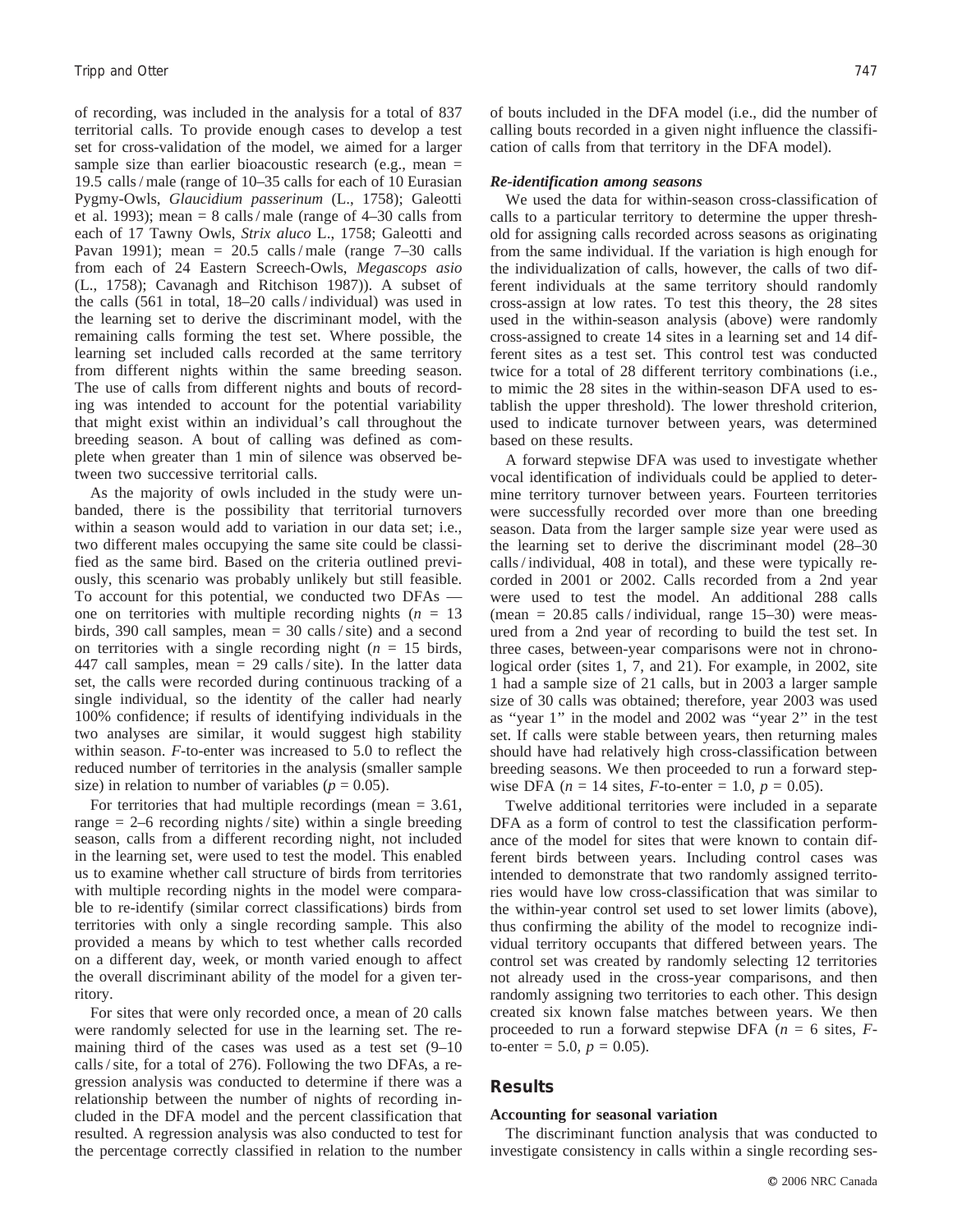| Site No.       | Year | No. of days/no.<br>of bouts | No. of calls<br>sampled | Percentage of calls correctly<br>classified (learning set) | Percentage of calls correctly<br>classified (test set) |
|----------------|------|-----------------------------|-------------------------|------------------------------------------------------------|--------------------------------------------------------|
| 1              | 2003 | 4/4                         | 30                      | 95.0                                                       | 100.0                                                  |
| $\mathfrak{2}$ | 2002 | 3/6                         | 30                      | 100.0                                                      | 60.0                                                   |
| 3              | 2002 | 4/6                         | 30                      | 100.0                                                      | 80.0                                                   |
| 4              | 2001 | 2/3                         | 30                      | 95.0                                                       | 100.0                                                  |
| 5              | 2002 | 1/5                         | 30                      | 75.0                                                       | 80.0                                                   |
| 6              | 2002 | 1/2                         | 29                      | 100.0                                                      | 77.8                                                   |
| 7              | 2003 | 1/1                         | 30                      | 100.0                                                      | 90.0                                                   |
| 8              | 2002 | 1/1                         | 30                      | 75.0                                                       | 70.0                                                   |
| 9              | 2001 | 1/1                         | 30                      | 85.0                                                       | 80.0                                                   |
| 10             | 2001 | 1/3                         | 30                      | 100.0                                                      | 90.0                                                   |
| 11             | 2002 | 1/1                         | 30                      | 100.0                                                      | 100.0                                                  |
| 12             | 2002 | 1/3                         | 30                      | 100.0                                                      | 100.0                                                  |
| $13*$          | 2003 | 2/3                         | 30                      | 95.0                                                       | 80.0                                                   |
| $14*$          | 2003 | 2/5                         | 30                      | 100.0                                                      | 80.0                                                   |
| 15             | 2003 | 1/2                         | 30                      | 95.0                                                       | 100.0                                                  |
| 16             | 2002 | 1/3                         | 30                      | 100.0                                                      | 100.0                                                  |
| 17             | 2002 | 6/12                        | 30                      | 75.0                                                       | 60.0                                                   |
| 18             | 2002 | $6/8$                       | 30                      | 80.0                                                       | 100.0                                                  |
| 19             | 2002 | 5/6                         | 30                      | 100.0                                                      | 100.0                                                  |
| 20             | 2003 | 1/2                         | 30                      | 95.0                                                       | 70.0                                                   |
| 21             | 2001 | 6/6                         | 30                      | 95.0                                                       | 100.0                                                  |
| 22             | 2002 | 2/2                         | 30                      | 85.0                                                       | 70.0                                                   |
| 23             | 2002 | $2/2$                       | 30                      | 90.0                                                       | 90.0                                                   |
| 24             | 2001 | 1/1                         | 28                      | 90.0                                                       | 100.0                                                  |
| 25             | 2003 | 1/1                         | 30                      | 100.0                                                      | 100.0                                                  |
| 26             | 2001 | 3/3                         | 30                      | 75.0                                                       | 80.0                                                   |
| 27             | 2001 | 1/2                         | 30                      | 90.0                                                       | 90.0                                                   |
| 28             | 2003 | 1/1                         | 30                      | 95.0                                                       | 100.0                                                  |
| Total          |      | 61/93                       | 837                     |                                                            |                                                        |
| Mean           |      | 2.2/3.3                     | 29.9                    | 92.3                                                       | 87.3                                                   |

**Table 1.** Results of within-year discriminant function analysis for vocal individuality in the male Western Screech-owl (*Megascops kennicottii*) territorial call within a single breeding season on southern Vancouver Island (*n* = 28).

\*Site where individual identification was confirmed by radiotelemetry during recordings.

sion at a known territory (guaranteed to be the same male) resulted in correctly classifying 96.3% of calls (range of 75%–100%) from the learning set and 91.8% of calls (range of 70%–100%) from the test set. Three variables relating to note length (N1, N3) and internote distance (D4) failed to enter the model owing to low discriminant ability. Similar high correct classifications occurred in a separate DFA analysis on territories with multiple recording sessions within a single breeding season, with 95.8% (range of 75%–100%) of calls being correctly classified in the learning set, which was used to develop the model. Cross-validation of the model with the test set of calls from different recording sessions resulted in a correct classification of 87.3% (range of 60%–100%) of the calls. Four variables (frequency at start of call (F1) and three measures of note length (N2, N3, and N4)) failed to enter the model following forward stepwise analysis.

Results of the regression analyses indicated no relationship between the number of nights of recording and the correct classification rates of individuals for either the learning  $(r^2 = 0.045, p = 0.278)$  or test  $(r^2 = 0.002, p = 0.792)$  sets. The regression analysis for the percentage of correctly classified calls in relation to the number of bouts included in the DFA also resulted in no significant relationship ( $r^2 = 0.061$ ,  $p = 0.202$  for the learning set;  $r^2 = 0.078$ ,  $p = 0.149$  for the test set). As there appeared to be no effect of the number of nights over which recordings were collected on the percentages of correctly classified calls, the two data sets were combined for the final within-season DFA.

#### **Vocal individuality within a season**

The final discriminant function analysis was conducted for all individuals (*n* = 28 individuals, 837 calls in total, *F*to-enter set  $= 1.0$ ,  $p = 0.05$ , 17 variables). Of the 28 sites included in the analysis, the model was able to correctly classify 92.3% of the 561 calls contained within the learning set (from 75% to 100%) to the site of origin (Table 1). The cross-validation resulted in a slightly lower classification of 87.3% of the 276 calls contained in the test set (from 60% to 100%) being correctly assigned to the site of recording. For the two males with radio transmitters, a classification of 95% and 100%, respectively, occurred for the learning set (recordings from night 1; Table 1). In the test set both sites performed at 80% (all test-set cases were from a second night of recording). The main discrimating variables of the territorial call were the total length of the call (D1), number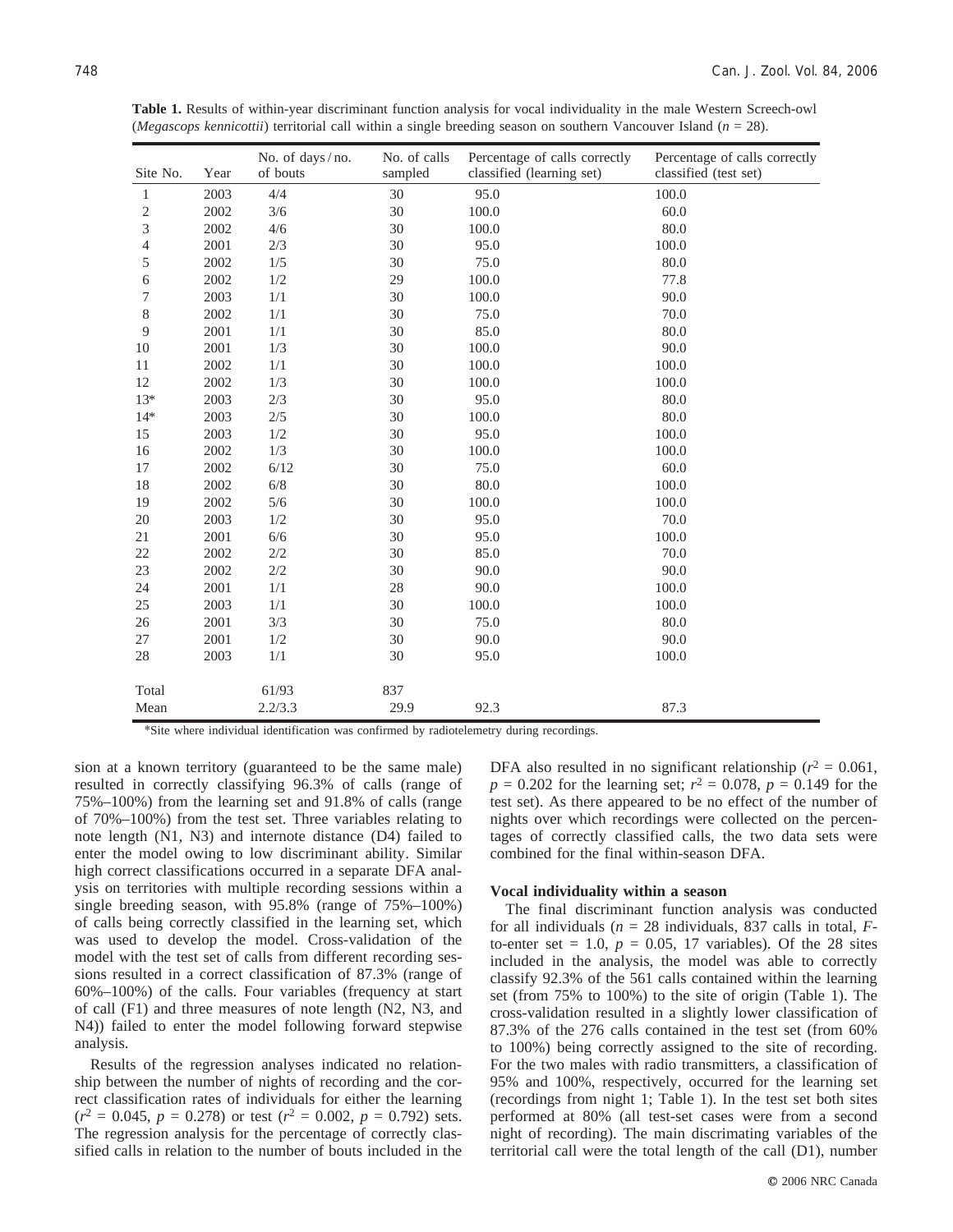**Table 2.** *F*-to-enter values of variables included in the discriminant function model for vocal individuality in the male Western Screech-owl territorial call within a single breeding season on southern Vancouver Island ( $n = 28$ , *F*-to-enter = 1.0, df = 27,  $p = 0.05$ , 17 variables entered).

| Variable                                                                       | $F$ -to-enter | p       |
|--------------------------------------------------------------------------------|---------------|---------|
| D1 (total length of call)                                                      | 39.83         | < 0.001 |
| R1 (no. of notes/call)                                                         | 39.58         | < 0.001 |
| D <sub>2</sub> (internote distance between note 1 and note 2)                  | 28.28         | < 0.001 |
| R2 (ratio of second internote to fourth internote measure)                     | 24.97         | < 0.001 |
| D4 (internote distance between note 3 and note 4)                              | 22.40         | < 0.001 |
| R3 (no. of notes/s)                                                            | 17.61         | < 0.001 |
| D3 (internote distance between note 2 and note 3)                              | 15.29         | < 0.001 |
| D6 (internote distance between third from last note and second from last note) | 15.20         | < 0.001 |
| F3 (frequency at peak amplitude)                                               | 12.13         | < 0.001 |
| F1 (mean frequency at start of call, note 2)                                   | 9.74          | < 0.001 |
| D5 (internote distance between fourth from last note and third from last note) | 8.20          | < 0.001 |
| D7 (internote distance between last two notes)                                 | 7.54          | < 0.001 |
| N1 (length of second note)                                                     | 5.38          | < 0.001 |
| F2 (mean frequency at end of call)                                             | 4.90          | < 0.001 |
| N4 (note length of second from last note)                                      | 4.86          | < 0.001 |
| N <sub>3</sub> (note length of third from last note)                           | 3.52          | < 0.001 |
| N <sub>2</sub> (note length of third note)                                     | 3.47          | < 0.001 |

Note: *F* values are listed in order of greatest to least in its discriminant ability in the model.

of notes per call (R1), and the internote distance between note 1 and note 2 (D2) (Table 2). The four measures of note length (N1–N4) and the mean frequency at end of call (F2) had the lowest discriminant ability (*F* values of 3.47– 5.38; Table 2).

#### **Re-identification among seasons**

As 60% was the lowest correct classification among territories in the cross-validation test sets within-year, we considered  $\geq 60\%$  to be a reasonable criterion (upper threshold) for re-identification between breeding seasons (years), as it would allow for minor variation across years in call structure. The 28 randomly cross-assigned control cases included in a DFA to determine turnover criterion (lower threshold) performed at a mean of 4.6% cross-classification (range 0%–50%), with 26 of 28 (93%) of the control cases classified at  $\leq 30\%$  in the DFA. We therefore predicted that territories with classifications  $\leq 30\%$  between years likely represented a new individual occupying the site.

The discriminant model for the first year of recordings correctly classified 88.8% of the calls to their territory of origin. Recordings collected from the same territories in year 2 had a similar level of discrimination within a single season (90.7% correctly classified calls) (Table 3). Use of year 1 calls as the DFA learning set, and year 2 calls from the same territories as the test set, resulted in only 52.8% of calls being classified to their territory of origin (Table 3, Fig. 2). Eleven of the 14 sites (78.6%) unambiguously fell into either the  $\geq 60\%$  or the  $\leq 30\%$  cross-assigned category. Four sites appeared to be occupied by a different individual in the 2nd year, based on call classifications of 0%–15% between years, which was well below the pre-set limit of  $\leq$ 30% cross-classification. In contrast, high call classification at seven additional sites suggested that the same bird was present between years (60%–100% correctly classified calls between years). Results for the remaining three sites were ambiguous: site 9 (40%) and sites 18 and 21 (45%) (Table 3). The DFA conducted on six control sites resulted in a mean of 3.3% cross-classification (range 0%–20%), suggesting that the technique would be sensitive in detecting turnover.

## **Discussion**

We found a high ability to discriminate individual Western Screech-owls by territorial calls within a breeding season; i.e., 87% of test calls were correctly classified against a discriminant function model that was built using a learning set of calls from the same individuals. Our results are thus comparable with several other owl species that have been tested for individual variability (e.g., 80%–96% with Wood Owls, *Strix woodfordii* (A. Smith, 1834) (Delport et al. 2002); 84% with Eurasian Pygmy-Owls (Galeotti et al. 1993); 99% with Tawny Owls (Galeotti and Pavan 1991); 88%–92% with Scops-Owls, *Otus scops* (L., 1758) (Galeotti and Sacchi 2001); and 84% with Queen Charolotte Sawwhet Owls, *Aegolius acadicus brooksi* (J.H. Fleming, 1916) (Holschuh and Otter 2005)). As the calls being classified were not part of the data set used to build the discriminant model, it suggests that the ability to identify male owls throughout a breeding season by call alone is very robust. Discriminant ability was nearly equivalent when calls used in the classification were taken from a single night (where continuous recording allowed nearly 100% certainty that calls were from the same male) or multiple nights across the season, suggesting that call structure does not change appreciably across a single season. The fact that average call classification (87%) exceeded the between-night classifications of two radio-tracked owls (both 80% correctly classified by call alone) also suggests that the recordings taken at night can be used to accurately re-identify individuals within-season.

By comparison, the variability of the calls between years may be slightly greater, leading to ambiguity in a few cases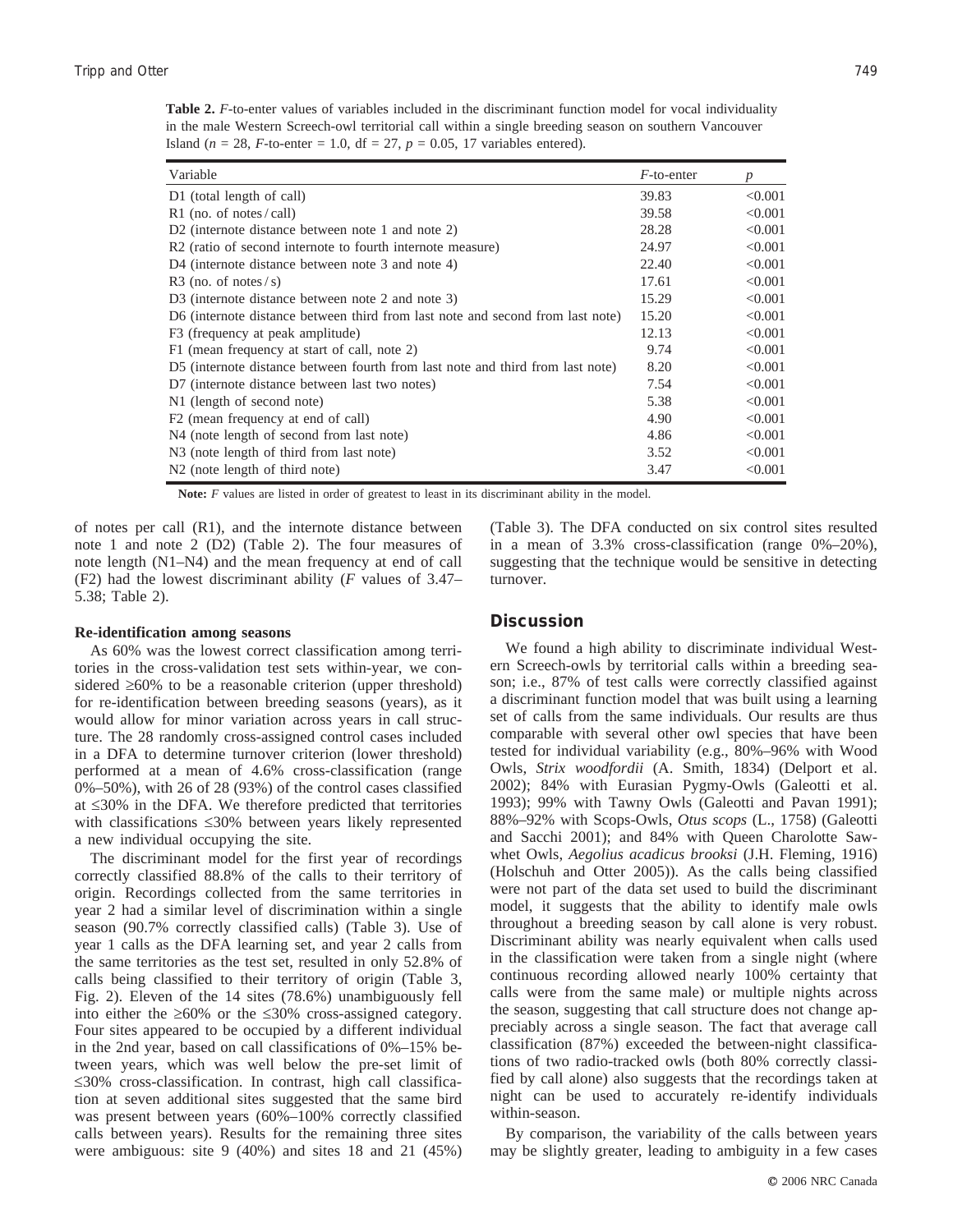| Site No.         | Discriminant model (year 1) |                                |                 |                                                | Test set (year 2) |      |                                |                 |                                                |                                                              |                          |
|------------------|-----------------------------|--------------------------------|-----------------|------------------------------------------------|-------------------|------|--------------------------------|-----------------|------------------------------------------------|--------------------------------------------------------------|--------------------------|
|                  | Year                        | No. of<br>days/no. of<br>bouts | No. of<br>calls | Percentage of<br>calls correctly<br>classified | Site No.          | Year | No. of<br>days/no. of<br>bouts | No. of<br>calls | Percentage of<br>calls correctly<br>classified | Percentage of calls<br>correctly classified<br>between years | Turnover                 |
| -1               | 2003                        | 4/4                            | 30              | 93.3                                           | -1                | 2002 | 1/1                            | $21\,$          | 95.2                                           | 81.0                                                         | N <sub>o</sub>           |
| $\sqrt{2}$       | 2002                        | $3/6$                          | 30              | 86.7                                           | $\overline{c}$    | 2003 | 1/1                            | $20\,$          | 85.0                                           | 60.0                                                         | $\rm No$                 |
| 3                | 2002                        | 4/6                            | $30\,$          | 90.0                                           | $\mathfrak{Z}$    | 2003 | 2/2                            | 20              | 95.0                                           | 80.0                                                         | N <sub>o</sub>           |
| $\overline{4}$   | 2001                        | 2/3                            | 30              | 100.0                                          | $\overline{4}$    | 2002 | 4/6                            | $30\,$          | 100.0                                          | 93.0                                                         | N <sub>o</sub>           |
| 5                | 2002                        | 1/5                            | 30              | 86.7                                           | $\mathfrak s$     | 2003 | 3/3                            | 20              | 85.0                                           | 15.0                                                         | Yes                      |
| 7                | 2003                        | 1/1                            | $30\,$          | 100.0                                          | $\boldsymbol{7}$  | 2002 | 1/5                            | 19              | 100.0                                          | 5.3                                                          | Yes                      |
| 8                | 2002                        | 1/1                            | 30              | 70.0                                           | $8\,$             | 2003 | 4/4                            | 20              | 85.0                                           | $10.0\,$                                                     | Yes                      |
| 9                | 2001                        | 1/1                            | $30\,$          | 83.3                                           | $\boldsymbol{9}$  | 2003 | 1/1                            | 20              | 65.0                                           | 40.0                                                         | $\overline{?}$           |
| 17               | 2002                        | 6/12                           | 30              | 73.3                                           | 17                | 2003 | 1/1                            | 15              | 100.0                                          | 66.7                                                         | No                       |
| 18               | 2002                        | $6/8$                          | $30\,$          | 100.0                                          | $18\,$            | 2003 | $2/2\,$                        | $20\,$          | 95.0                                           | 45.0                                                         | $\overline{\mathcal{L}}$ |
| 20               | 2003                        | 1/2                            | $30\,$          | 86.7                                           | $20\,$            | 2002 | 1/1                            | 15              | 86.7                                           | 66.7                                                         | $\rm No$                 |
| 21               | 2002                        | $6/6$                          | $30\,$          | 93.3                                           | $21\,$            | 2003 | $2/2\,$                        | $20\,$          | 95.0                                           | 40.0                                                         | $\overline{?}$           |
| 22               | 2002                        | 2/2                            | 30              | 86.7                                           | $22\,$            | 2003 | 1/1                            | 20              | 100.0                                          | 0.0                                                          | Yes                      |
| 24               | 2001                        | 1/1                            | $28\,$          | 100.0                                          | 24                | 2003 | 1/1                            | $28\,$          | 100.0                                          | $100.0\,$                                                    | $\rm No$                 |
| $\boldsymbol{n}$ |                             | 39/58                          | 418             |                                                |                   |      | 25/31                          | 288             |                                                |                                                              |                          |
| Mean             |                             | 2.7/4.1                        | 29.9            | 89.2                                           |                   |      | 1.7/2.2                        | 20.6            | 92.4                                           | 52.8                                                         |                          |
| $11*$            | 2002                        | 1/1                            | 30              | 100.0                                          | $10^*$            | 2001 | 1/2                            | 20              | 100.0                                          | 0.0                                                          |                          |
| $12*$            | 2002                        | 1/3                            | 30              | 100.0                                          | $25*$             | 2003 | 1/1                            | 20              | 95.0                                           | 0.0                                                          |                          |
| $15*$            | 2003                        | 1/2                            | $30\,$          | 100.0                                          | $16*$             | 2002 | 1/3                            | 20              | 100.0                                          | 20.0                                                         |                          |
| $27*$            | 2001                        | 1/2                            | $30\,$          | 100.0                                          | $13*$             | 2003 | $2/2$                          | 20              | 100.0                                          | 0.0                                                          |                          |
| $28*$            | 2003                        | 1/1                            | 30              | 100.0                                          | $14*$             | 2003 | 2/3                            | 20              | 100.0                                          | 0.0                                                          |                          |
| $6*$             | 2002                        | 1/2                            | 29              | 100.0                                          | $23*$             | 2002 | 2/2                            | 20              | 100.0                                          | $0.0\,$                                                      |                          |
| $\,n$            |                             | 6/11                           | 179             |                                                |                   |      | 9/13                           | 120             |                                                |                                                              |                          |
| Mean             |                             | 1.0/1.8                        | 29.8            | 100.0                                          |                   |      | 1.5/2.1                        | 20              | 99.2                                           | 3.3                                                          |                          |

Table 3. Results of discriminant function analysis for vocal individuality between years in the male Western Screech-owl territorial call on southern Vancouver Island (*n* = 14).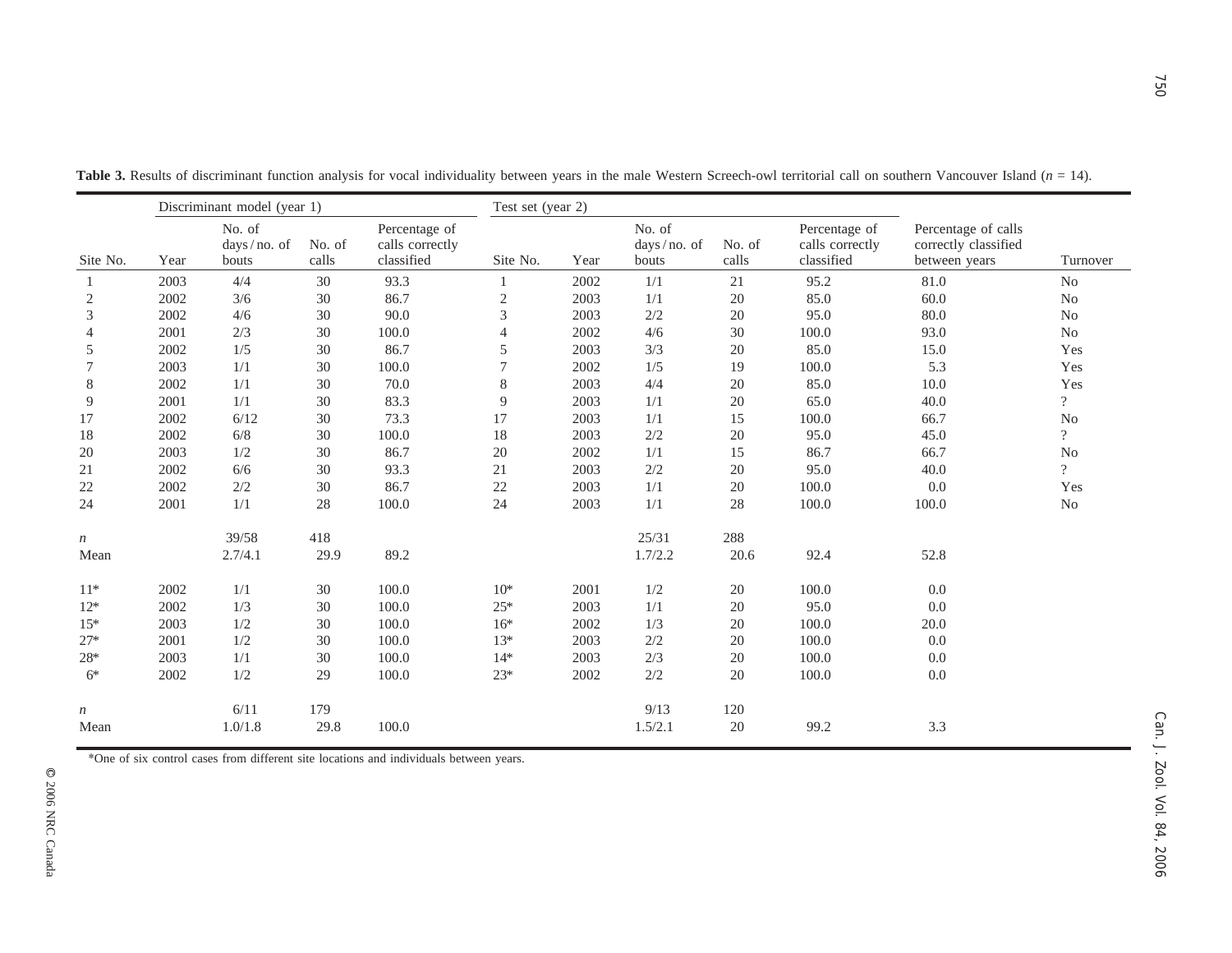**Fig. 2.** Distribution of classified calls between years for male Western Screech-owl territories on southern Vancouver Island. ''Re-occupancy'' was assigned when  $\geq 60\%$  of calls recorded in the 2nd year were classified to the same territory recorded in the 1st year (arrow to the right). A potential turnover was indicated when  $\leq 30\%$  of the calls were classified to the same territory (arrow to the left). Six control sites were also compared for classification of known false matches (open bars).



when attempting to monitor male return rates between years based on call structure alone. Our results indicated a turnover in territory occupancy between 28% (based on the four cases with  $\leq 30\%$  cross-classification) and 50% (based on seven sites with <60% cross-classification between years). The performance of the control cases (all at 0%–20% correctly classified calls between years) indicated that we may have set the upper threshold of  $\geq 60\%$  cross-classification between years too high. Based on our knowledge of Western Screech-owl behaviour (non-migratory and territorial yearround), a low turnover rate would have been anticipated. This data set represents only a single year ''snapshot'', however, and thus conclusions on rates of territorial turnover will require a greater number of sampling years; the more important result is that the use of vocal individuality may allow us to track birds across years to build such a database. In a similar study, Holschuh and Otter (2005) found that vocal individuality could be used to monitor site fidelity and turnover rates for Queen Charolotte Saw-whet Owls, with correct classification >60%.

Little is known of annual survival or site turnover rates in screech-owls. Breeding Western Screech-owls banded at nest boxes in southern Idaho were observed to have a mean life span of 1.73 years (range  $1-8$  years,  $n = 48$ ) for females and 1.83 years (range  $1-8$  years,  $n = 30$ ) for males (Cannings and Angell 2001). Similar studies with Eastern Screech-Owls observed annual survival of 59% in suburban areas and 55% in rural areas (Gehlbach 1994), and 61%– 67% annual survival for all adults in northern Idaho (Van Camp and Henny 1975). Our results are quite similar to the observations of these banded populations, with a range of 28%–50% turnover based on call structure alone.

One of the key assumptions in this research was that calls remained stable between years. Research has shown that non-passerines have stable vocalization structure between years, with less variation within than between individuals (Cavanagh and Ritchison 1987; Galeotti et al. 1993; Appleby and Redpath 1996; Hill and Lill 1998; Peake et al. 1998; Delport et al. 2002), but see Puglisi and Adamo (2004). Recent results of long-term monitoring of Common Loons (*Gavia immer* (Brunnich, 1764)) (Walcott et al. 2006), however, observed changes in individual call structure for males that switched territories. Despite this, call structure for males that remained on the same territory changed little. The vocalizations of some owls are innate (see review in Delport et al. 2002), further suggesting that these vocalizations may remain stable over time. A certain level of variation between years is expected, but overall the differences within birds should be far less than between birds. Environmental effects may cause small differences in recordings between seasons, as noted by Delport et al. (2002). High-quality recordings are therefore essential for between-year comparisons. To ensure consistent measurements, only examples of calls in which all notes are clear and sharp should be used for analysis.

Our results indicated that the DFA technique was highly reliable in identifying individuals within a season and appears sufficiently robust to assist researchers in long-term monitoring of Western Screech-owls. It is unknown how typical it would be for this non-migratory species to switch territories, and if a change in territories would influence an individual's territorial call. However, even if males do change call structure during territory switch, there is no evidence that they would necessarily converge on the call of the previous resident. Walcott et al. (2006) found that the change in Common Loon calls after territorial shifting actually resulted in higher differences between the calls of new and previous residents, suggesting that the calls may be aiding in distinguishing a new owner. If parallel results occurred among Western Screech-owls, we would expect to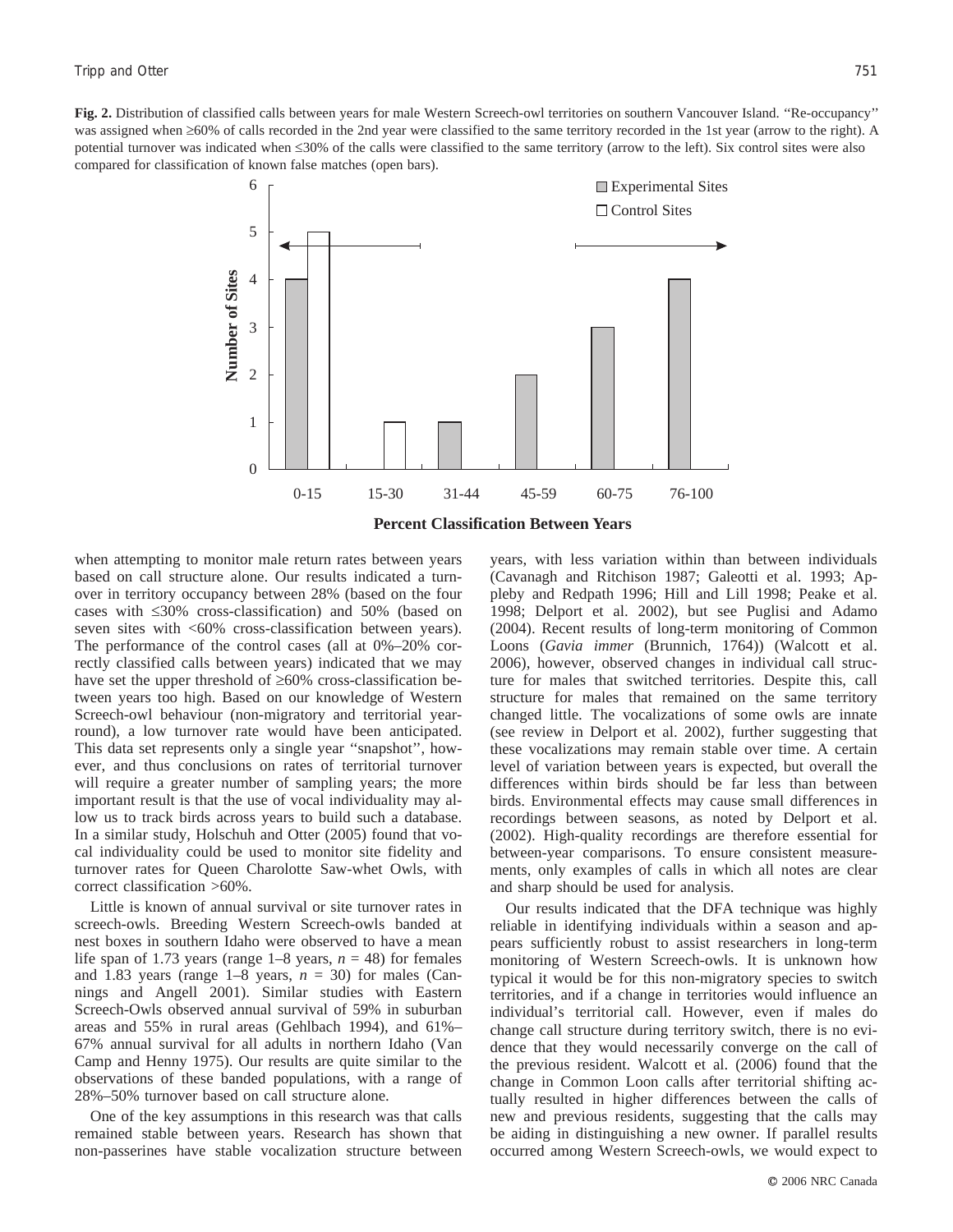find even greater discriminatory ability to detect that a turnover had occurred. Further research, especially crossvalidation with individual banding, but also measuring factors that may contribute to vocal variability between years, is required to reach the full potential of vocal individuality as a long-term monitoring tool. The addition of a qualitative spectrogram assessment, especially for ambiguous classifications, may also provide a useful confirmation of quantitative re-identification between years as applied by Galeotti and Sacchi (2001).

A number of papers have indicated the potential use of vocal individuality for long-term monitoring of avian species, but few have actually applied it with this purpose in mind (Eakle et al. 1989; Galeotti et al. 1993; Galeotti and Sacchi 2001; Peake and McGregor 2001; Rebbeck et al. 2001; Delport et al. 2002; Gilbert et al. 2002; Terry and McGregor 2002; Holschuh and Otter 2005; Walcott et al. 2006). Of direct application to species conservation is the understanding of turnover rates within a given population, which could provide information on population trends, and reflect habitat quality and availability. Based on the accuracy of vocal tagging in some species, plus the potential to monitor aspects of individual condition and territory quality through song or call (Godfrey 2003), the addition of vocal individuality to current inventory and monitoring methods for Western Screech-owls would be useful for conservation efforts.

### **Acknowledgements**

For field assistance, we thank Tom VanEnter and Lea Menzies, our numerous volunteers, and landowners. Comments on the manuscript were kindly provided by Russ Dawson, Kathy Parker, Dick Cannings, and David Preikshot. The work was funded in part by the Natural Sciences and Engineering Research Council of Canada, Canada Foundation for Innovation, the British Columbia Knowledge Development Fund, the Conservation Data Centre of British Columbia, Ministry of Water, Land, and Air Protection – Wildlife Branch, Vancouver Foundation, University of Northern British Columbia, and Madrone Environmental Services Ltd.

## **References**

- Appleby, B.M., and Redpath, S.M. 1996. Variation in the male territorial hoot of the Tawny Owl (*Strix aluco*) in three English populations. Ibis, **139**: 152–158.
- Cannings, R.J., and Angell, T. 2001. Western Screech-owl (*Otus kennicottii*). *In* The birds of North America. No. 597. *Edited by* A. Poole and F. Gill. The Birds of North America Inc., Philadelphia, Pa.
- Cavanagh, P.M., and Ritchison, G. 1987. Variation in the bounce and whinny songs of the Eastern Screech-owl. Wilson Bull. No. 99. pp. 620–627.
- Chaundy-Smart, R. 2002. Status report on western screech-owls (*Otus kennicottii*). Committee on the Status of Endangered Wildlife In Canada, Ottawa, Ont.
- Delport, W., Kemp, A.C., and Ferguson, J.W.H. 2002. Vocal identification of individual African Wood Owls *Strix woodfordii*: a technique to monitor long-term adult turnover and residency. Ibis, **144**: 30–39. doi:10.1046/j.0019-1019.2001.00019.x.

Eakle, W.L., Mannan, R.W., and Grubb, T.G. 1989. Identification

of individual breeding Bald Eagles (*Haliaeetus leucocephalus*) by voice analysis. J. Wildl. Manag. **53**: 450–455.

- Fraser, D.F., Harper, W.L., Cannings, S.G., and Cooper, J.M. 1999. Rare birds of British Columbia. Ministry of Environment, Lands and Parks, Wildlife and Resources Inventory Branches, Victoria, B.C.
- Galeotti, P., and Pavan, G. 1991. Individual recognition of male Tawny Owls (*Strix aluco*) using spectrograms of their territorial calls. Ethol. Ecol. Evol. **3**: 113–126.
- Galeotti, P., and Sacchi, R. 2001. Turnover of territorial Scops Owls (*Otus scops*) as estimated by spectrographic analyses of male hoots. J. Avian Biol. **32**: 256–262. doi:10.1111/j.0908-8857. 2001.320308.x.
- Galeotti, P., Paladin, M., and Pavan, G. 1993. Individually distinct hooting in male Pygmy Owls *Glaucidium passerinum*: a multivariate approach. Ornis Scand. **24**: 15–20.
- Gehlbach, F.R. 1994. The eastern Screech-owl: life history, ecology, and behavior in suburbia and the countryside. Texas A&M University Press, College Station.
- Gehlbach, F.R. 2003. Body size variation and evolutionary ecology of Eastern and Western Screech-owls. Southwest. Nat. **48**: 70– 80. doi:10.1894/0038-4909(2003)048<0070:BSVAEE>2.0.CO;2.
- Gilbert, G., McGregor, P.K., and Tyler, G. 1994. Vocal individuality as a census tool: practical considerations illustrated by a study of two rare species. J. Field Ornithol. **65**: 335–348.
- Gilbert, G., Tyler, G.A., and Smith, K.W. 2002. Local annual survival of booming male Great Bittern *Botaurus stellaris* in Britain, in the period 1990–1999. Ibis, **144**: 51–61. doi:10.1046/j. 0019-1019.2001.00012.x.
- Godfrey, J.D. 2003. Potential use of energy expenditure of individual birds to assess quality of their habitats. Sci. Conserv. **214**: 11–24.
- Hardy, P.C., and Morrison, M.L. 2000. Factors affecting the detection of Elf Owls and Western Screech-owls. Wilson Bull. No. 28. pp. 333–342.
- Herting, B.L., and Belthoff, J.R. 2001. Bounce and double trill songs of male and female Western Screech-owls: characterization and usefulness for classfication of sex. Auk, **118**: 1095– 1101.
- Hill, F.A.R., and Lill, A. 1998. Vocalizations of the Christmas Island Hawk-owl *Ninox natalis*: individual variation in advertisement calls. Emu, **8**: 221–226.
- Holschuh, C.I., and Otter, K.A. 2005. Using vocal individuality to monitor Queen Charolotte Saw-whet owls (*Aegolius acadicus brooksi*). J. Raptor Res. **39**: 134–141.
- Johnsgard, P.A. 1988. North American owls: biology and natural history. Smithsonian Institution, Washington, D.C.
- Manly, B.F.J. 1994. Multivariate statistical methods: a primer. Chapman and Hall, London.
- McGregor, P., and Byle, P. 1992. Individually distinctive Bittern booms: potential as a census tool. Bioacoustics, **4**: 93–109.
- McGregor, P., and Peake, T. 1998. The role of individual identification in conservation biology. *In* Behavioural ecology and conservation biology. *Edited by* T. Caro. Oxford University Press, New York. pp. 31–55.
- McGregor, P., Peake, T.M., and Gilbert, G. 2000. Communication behaviour and conservation. *In* Behaviour and conservation. *Edited by* L.M.Gosling and W.J. Sutherland. Cambridge University Press, Cambridge. pp. 261–280.
- Otter, K. 1996. Individual variation in the advertising call of male Northern Saw-whet owls. J. Field Ornithol. **67**: 398–405.
- Peake, T., and McGregor, P.K. 2001. Corncrakes *Crex crex* census estimates: a conservation application of vocal individuality. Anim. Biodivers. Conserv. **24.1**: 81–90.